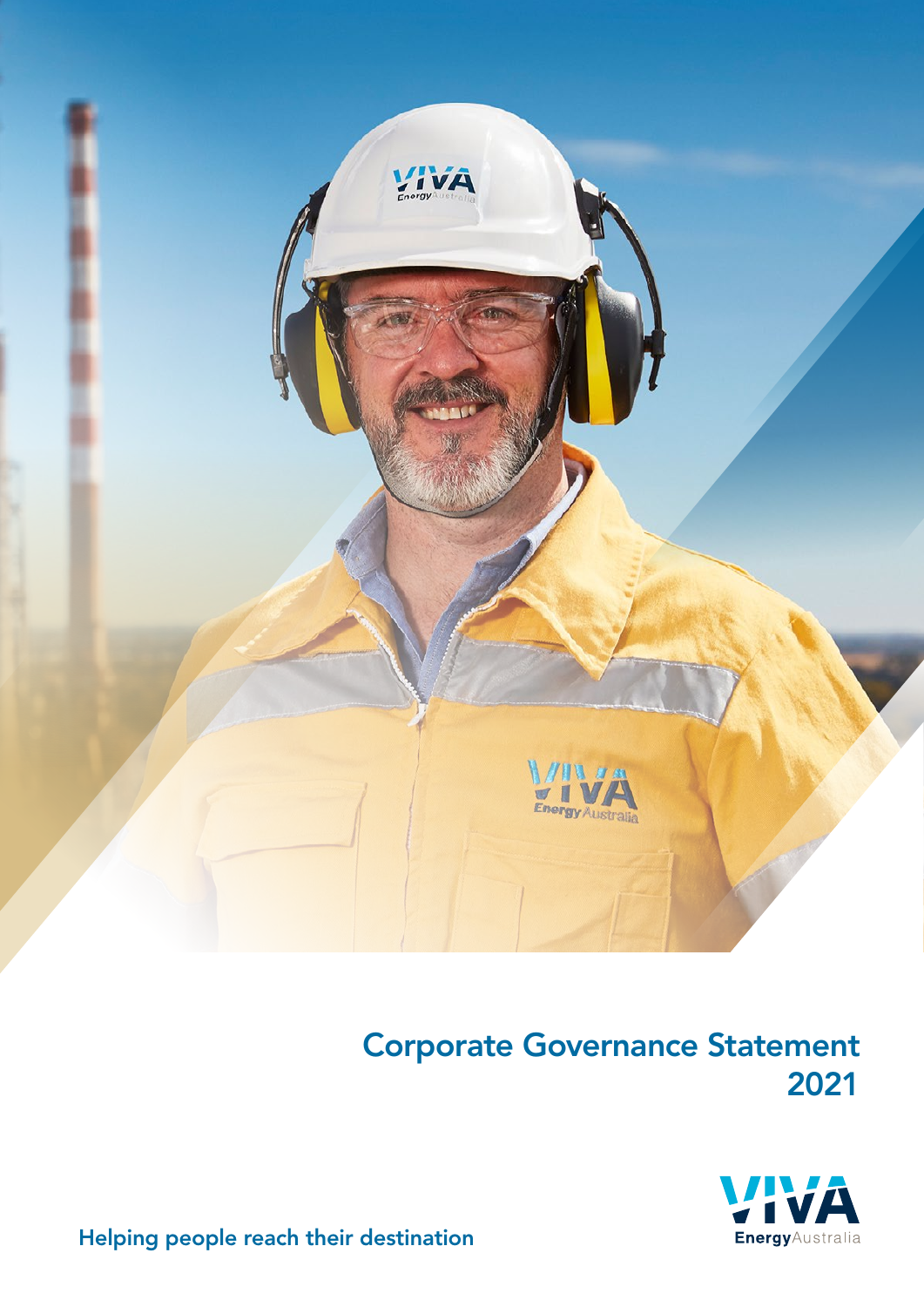### **Overview**

The Board of Viva Energy Group Limited (Viva Energy or Company) is committed to maintaining an appropriate environment of corporate governance that promotes responsible management and conduct by our officers and employees and by the Company itself.

This statement outlines our principal governance arrangements and practices. During the year ended 31 December 2021 (reporting period), Viva Energy's corporate governance arrangements and practices complied with the 4th edition of the ASX Corporate Governance Council's Corporate Governance Principles and Recommendations.

This statement is current as at 17 March 2022 and has been approved by the Board.

The governance documents referred to in this statement are available on our website at [www.vivaenergy.com.au](https://www.vivaenergy.com.au/).

### **Governance**

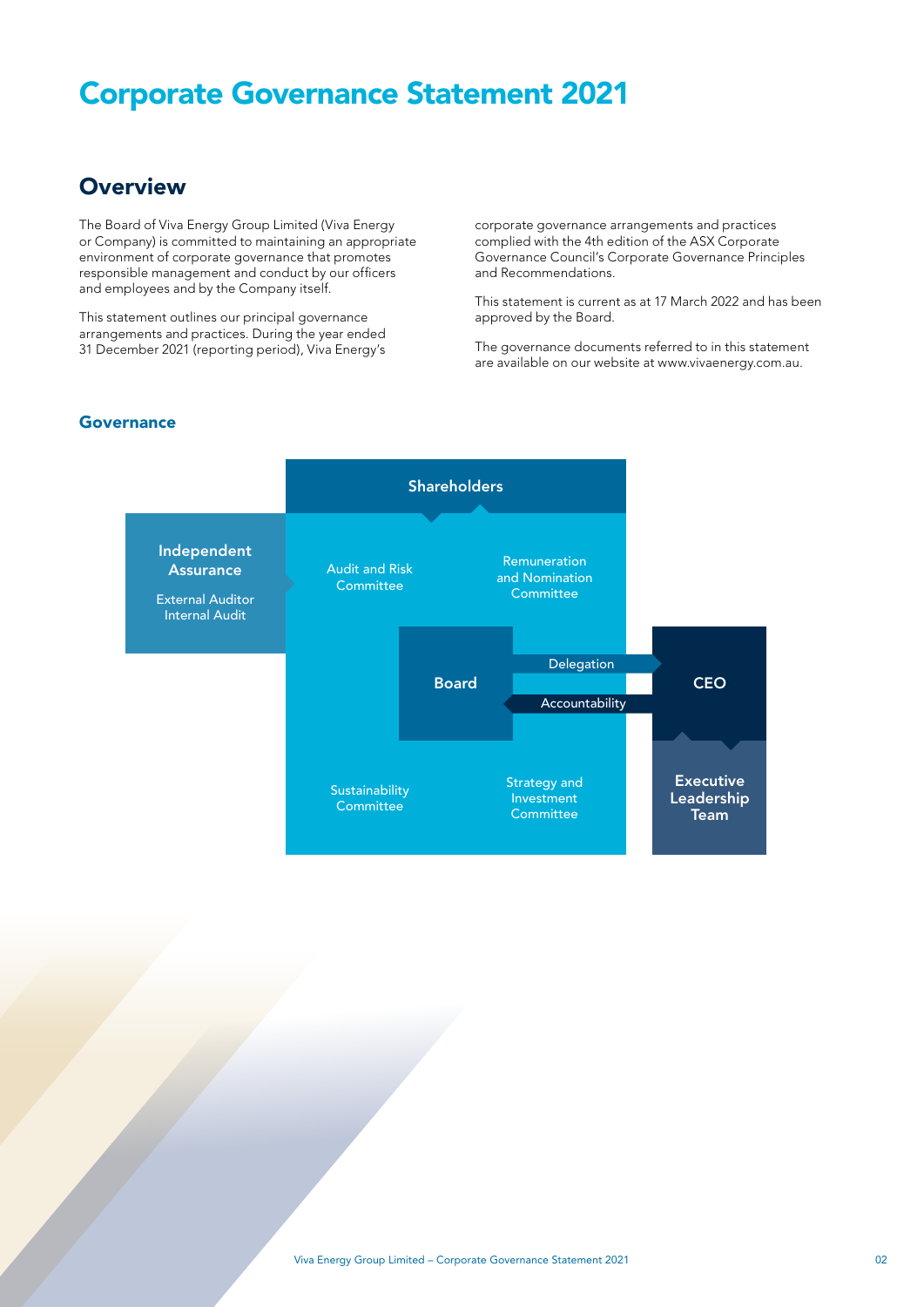## Instil a culture of acting lawfully, ethically and responsibly

Viva Energy is committed to observing the highest standard of corporate practice. The Company's values: Integrity, Responsibility, Curiosity, Commitment, and Respect, reflect what Viva Energy stands for today and underpin our Business Principles and behaviours.

The governance policies summarised below are available on our website at [www.vivaenergy.com.au](https://www.vivaenergy.com.au/).

### Business Principles and Code of Conduct

Viva Energy has long-standing Business Principles that reflect our core values and guide the conduct and operations of our Company. We also have a Code of Conduct, which outlines how we expect our employees, officers and Directors to behave and conduct themselves in the workplace. The Code of Conduct is designed to:

- foster ethical and professional behaviour throughout Viva Energy;
- promote a fair, safe and productive environment, and equal opportunity for all employees;
- ensure that the Company complies with laws and regulations that apply to it;
- ensure that there is an appropriate mechanism for employees to report conduct which breaches the Code of Conduct; and
- ensure that employees are aware of the consequences they face should they breach the Code of Conduct.

During the reporting period, the Board updated the Business Principles and Code of Conduct, reviewing in particular areas of the policy dealing with the behaviours expected of team members and the classification of harassment and bullying.

The Board will be promptly informed of any material breaches of the Code of Conduct by a Director or senior executive and any other material breaches of the Code of Conduct that calls into question the culture of the Company.

### Supplier Code of Conduct

Viva Energy seeks to engage with contractors, suppliers and service providers (together, Suppliers) who share similar values as reflected in Viva Energy's Business Principles and Code of Conduct. In pursuit of this objective, during the reporting period, the Board adopted a Supplier Code of Conduct, which confirms the commitments of Viva Energy in our dealings with Suppliers as well as Viva Energy's expectations of our Suppliers.

### Anti-Bribery and Corruption Policy

The Board has adopted an Anti-Bribery and Corruption Policy, which sets out the responsibilities of Viva Energy and its employees or other personnel or representatives in observing and upholding the prohibition on bribery and related improper conduct. We also provide training on how to recognise and deal with instances of bribery and corruption.

The Board will be informed of any material breaches of the Anti-Bribery and Corruption Policy.

### Whistleblower Policy

The Board has adopted a Whistleblower Policy to encourage the Company's employees, suppliers, contractors and other eligible persons to raise and report instances of alleged misconduct where there are reasonable grounds to suspect such conduct, without fear of intimidation, disadvantage or reprisal.

The Board will be informed of any material concerns raised under the Whistleblower Policy that call into question the culture of the Company.

### Securities Trading Policy

The Board has adopted a Securities Trading Policy. The policy outlines the restrictions in relation to dealing in securities while in possession of inside information. The policy sets out the process for obtaining clearance to deal by persons classified as designated persons (Directors, senior management and other persons classified as designated persons) under the policy and imposes the following additional restrictions:

- subject to limited exceptions, designated persons are prohibited from trading the Company's securities during closed periods;
- short-term or speculative trading in the Company's securities by designated persons is prohibited;
- derivative and hedging arrangements by designated persons in relation to any unvested securities in the Company or securities subject to a holding lock are prohibited; and
- entering into margin lending arrangements in connection with the Company's securities by designated persons is prohibited.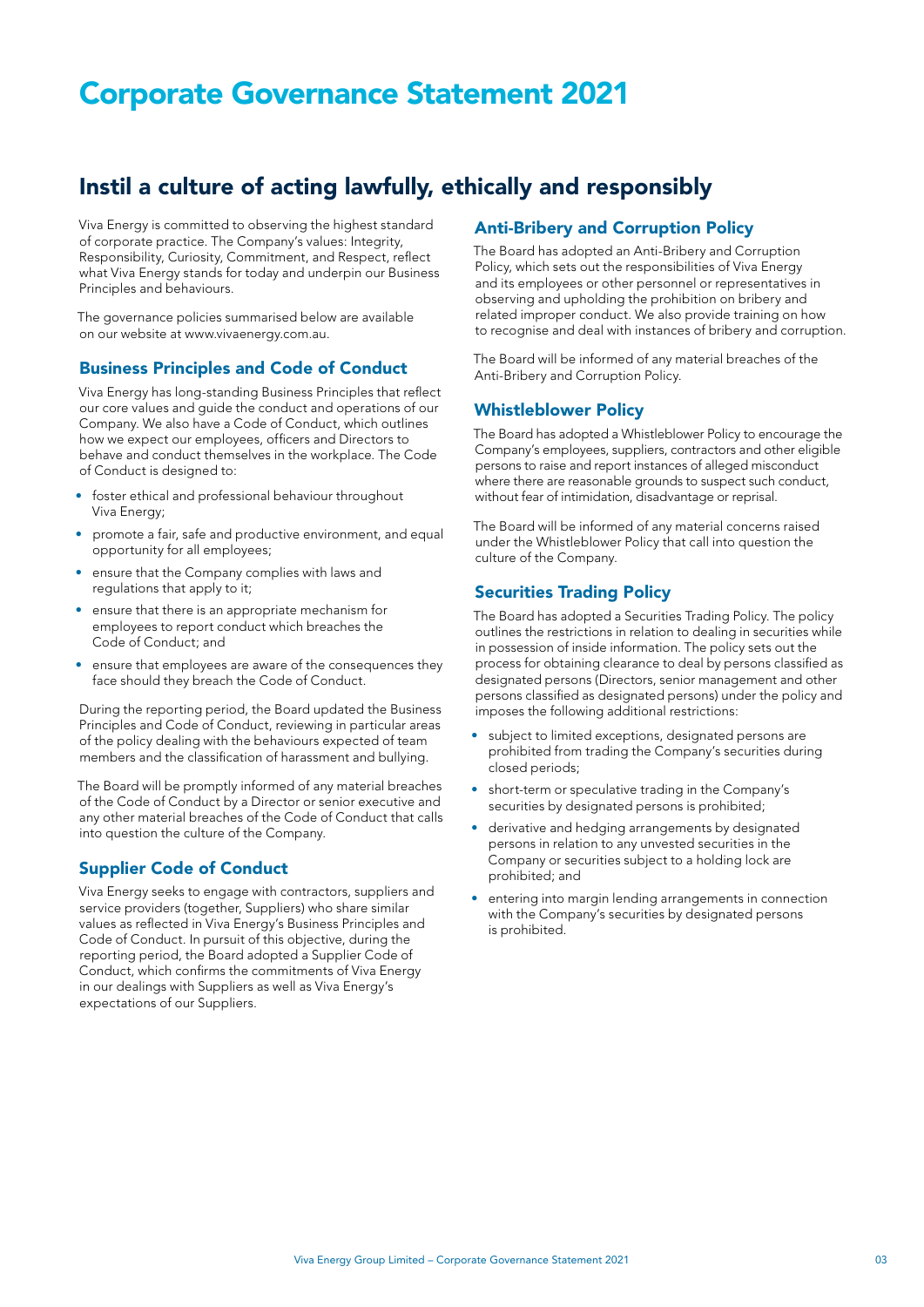## Lay solid foundations for management and oversight

### Role of the Board

The Board is accountable to shareholders for the Company's performance.

The Board has adopted the Board Charter to provide a framework for the effective operation of the Board. The Board Charter sets out the composition, role and responsibilities of the Board and the authority delegated by the Board to the Company's Chief Executive Officer (CEO) and Board Committees.

The Board's role is to provide strategic guidance and effective oversight of management performance in implementing the Company's strategies, business plans and values. The Board has reserved for itself certain matters as set out in the Board Charter. These include:

- defining the Company's purpose and approving the Company's strategies, budgets, major capital expenditure and business plans;
- appointing the CEO and other members of senior management, and evaluating their performance; and
- overseeing management in its implementation of the Company's business model, achievement of the Company's strategic objectives and instilling the Company's values generally.

A copy of the Board Charter is available on our website at [www.vivaenergy.com.au.](https://www.vivaenergy.com.au/)

### Role and composition of the Board **Committees**

To assist in the discharge of its responsibilities, the Board has established the following standing Board Committees:

- Audit and Risk Committee
- Remuneration and Nomination Committee
- Sustainability Committee
- Strategy and Investment Committee

Standing Board Committees have responsibility over matters as set out in their respective charters, which are available on our website at [www.vivaenergy.com.au](https://www.vivaenergy.com.au/). Each standing Committee is accountable to the Board for its performance and regularly reports to the Board on all matters relevant to the standing Committee's role and responsibilities.

The Board has also established an Independent Board Committee (IBC) to consider any conflict matters that may arise in connection with the Gas Terminal Project at the Geelong Energy Hub.

The Board and Committee Charters were reviewed during the reporting period. A summary of the responsibilities and membership of each standing Board Committee during the reporting period is set out below.

| <b>Members</b>                               | <b>Key responsibilities</b>                                                                                                                                                  |  |
|----------------------------------------------|------------------------------------------------------------------------------------------------------------------------------------------------------------------------------|--|
| <b>Audit and Risk Committee</b>              |                                                                                                                                                                              |  |
| Sarah Ryan (Chair)                           | Assisting the Board in overseeing the:                                                                                                                                       |  |
| Dat Duong                                    | • integrity of financial reporting;                                                                                                                                          |  |
| Jane McAloon <sup>1</sup>                    | • effectiveness of the internal control structure and risk management framework;                                                                                             |  |
| Nicola Wakefield Evans <sup>2</sup>          | • systems for compliance with legal and regulatory requirements; and                                                                                                         |  |
|                                              | • internal and external audit functions.                                                                                                                                     |  |
| <b>Remuneration and Nomination Committee</b> |                                                                                                                                                                              |  |
| Robert Hill (Chair)                          | Assisting the Board in:                                                                                                                                                      |  |
| Arnoud De Meyer                              | • determining remuneration policy and its application to the CEO, senior executives                                                                                          |  |
| Dat Duong                                    | and Directors:                                                                                                                                                               |  |
|                                              | • performance evaluation of the CEO;                                                                                                                                         |  |
|                                              | • overseeing the succession planning process for the Board and the CEO;                                                                                                      |  |
|                                              | · developing and overseeing Board and Director performance evaluation; and                                                                                                   |  |
|                                              | • reviewing size, composition and skills of the Board.                                                                                                                       |  |
| <b>Sustainability Committee</b>              |                                                                                                                                                                              |  |
| Nicola Wakefield Evans (Chair) <sup>2</sup>  | Assisting the Board in receiving information and undertaking reasonable steps to                                                                                             |  |
| Jane McAloon <sup>1</sup>                    | oversee the:                                                                                                                                                                 |  |
| Robert Hill                                  | • integrity, effectiveness and performance of the Company's health, safety, security,<br>environment (HSSE), community, product quality and sustainability (together, HSSEC) |  |
| Sarah Ryan                                   | functions (including greenhouse gas emissions); and                                                                                                                          |  |
| Michael Muller                               | • systems for compliance with legal and regulatory HSSEC requirements.                                                                                                       |  |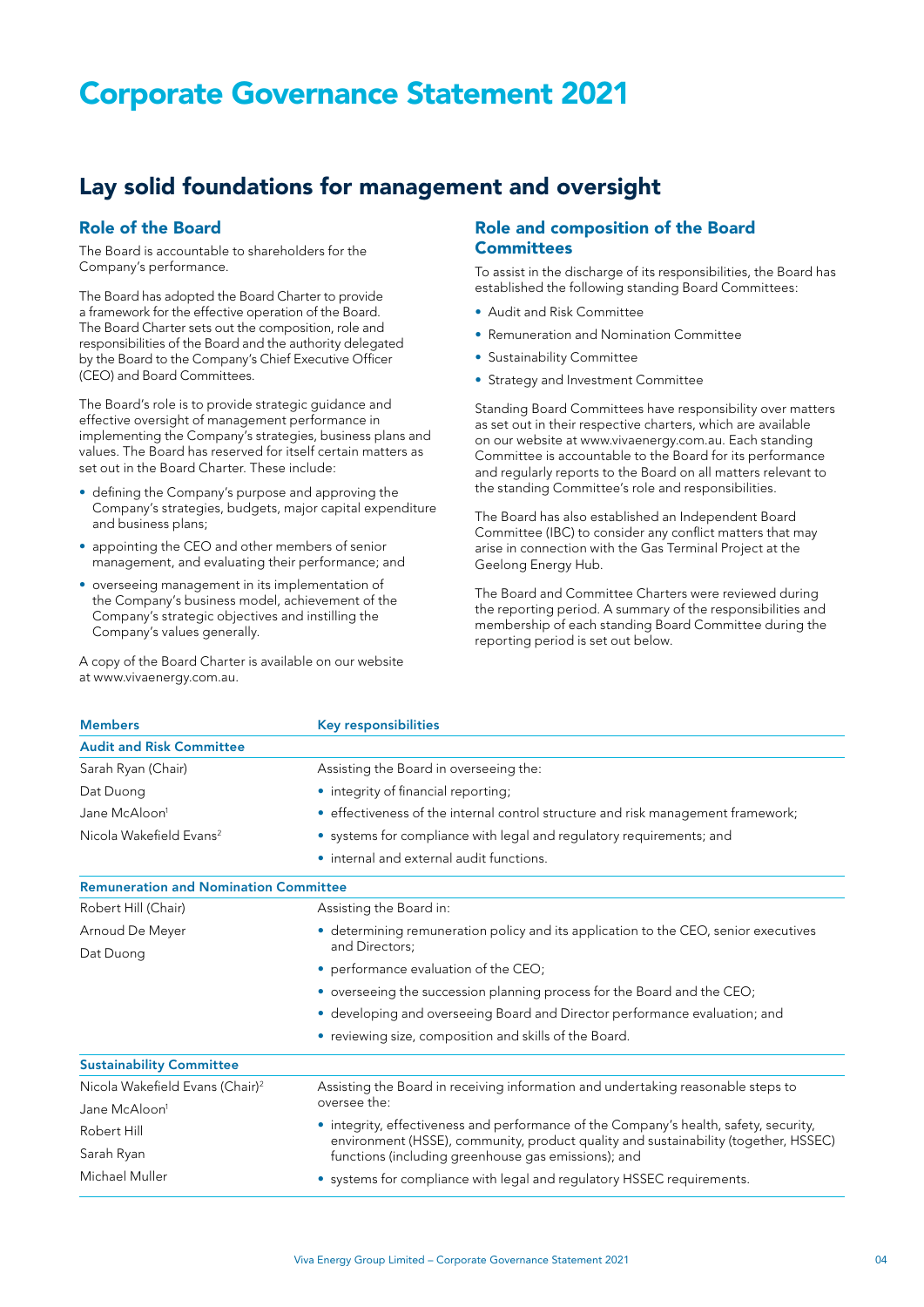## Lay solid foundations for management and oversight continued

| <b>Members</b>                           | <b>Key responsibilities</b>                                                                               |  |
|------------------------------------------|-----------------------------------------------------------------------------------------------------------|--|
| <b>Strategy and Investment Committee</b> |                                                                                                           |  |
| Arnoud De Meyer (Chair)                  | Assisting the Board in:                                                                                   |  |
| Each other Director <sup>1,2</sup>       | • overseeing the Company's strategy, including the strategy around the transition<br>to new energies; and |  |
|                                          | • reviewing key investment decisions and reviewing the performance of key investments.                    |  |

1. Jane McAloon resigned from the Board and its Committees, with effect on 25 August 2021.

2. Nicola Wakefield Evans was appointed to the Board and joined the Audit and Risk Committee and the Sustainability Committee on 3 August 2021. Ms Wakefield Evans took over as Chair of the Sustainability Committee from Ms McAloon, with effect on 25 August 2021.

The Board periodically reviews membership of its standing Board Committees to ensure the composition of each Committee remains appropriate. The Board undertook such a review during 2021, including following the resignation of Jane McAloon and the appointment of Nicola Wakefield Evans to the Board. The changes to the composition of the Committees are reflected in the table above.

### Attendance at meetings

During 2021, due to travel restrictions, the Board continued to attend meetings facilitated through the use of virtual technology. Details of attendance by our Directors at Board and Board Committee meetings held during the reporting period are included in the Directors' Report (at page 111), which forms part our 2021 Annual Report.

Directors have a standing invitation to attend meetings of the standing Board Committees of which they are not members.

All Directors receive copies of the agenda, minutes and papers of each standing Board Committee.

For the avoidance of doubt, Dat Duong and Michael Muller do not attend the meetings of the IBC and the provision of the Committee materials is governed by the Related Party Protocol.

#### Delegation to management

The CEO is responsible for managing the Company and its business within levels of authority specified by the Board. The scope of the delegated authority to the CEO is documented in our delegations of authority register.

The CEO may delegate aspects of his authority and power to the management team, but remains accountable to the Board for the Company's performance.

The CEO reports to the Board at regular Board meetings.

### Appointment, election and induction of new Directors

We undertake appropriate background checks before appointing a new Director.

We held our 2021 Annual General Meeting (AGM) on 26 May 2021. At the AGM, two Directors retired and were re-elected in accordance with the Company's constitution. The Notice of AGM included information on each Director standing for re-election, including information on the Director's background and experience and any other information relevant to the decision to re-elect them.

We have a written agreement with each Director setting out the terms of their appointment.

Our induction program for new Directors focuses on ensuring that Directors gain an understanding of the Company's business, risks, operational issues, corporate structure and values, and that Directors are able to participate actively in the Board process soon after joining the Board. New Directors joining the Board will receive all documents and materials necessary to enable them to understand the Company's business and its financial position. They will also meet with senior management and visit the Company's assets.

During the year, we welcomed Nicola Wakefield Evans as a new Director to our Board. Our approach to the induction of Ms Wakefield Evans was modified as appropriate for a COVID-19 setting. This included greater reliance on the use of technology to facilitate meetings, information sharing and appropriate training sessions. Likewise, our induction of Ms Wakefield Evans in 2021 did not include site tours due to limitations on travel during the COVID-19 pandemic, though physical site visits will be reinstated as soon as it is safe to do so.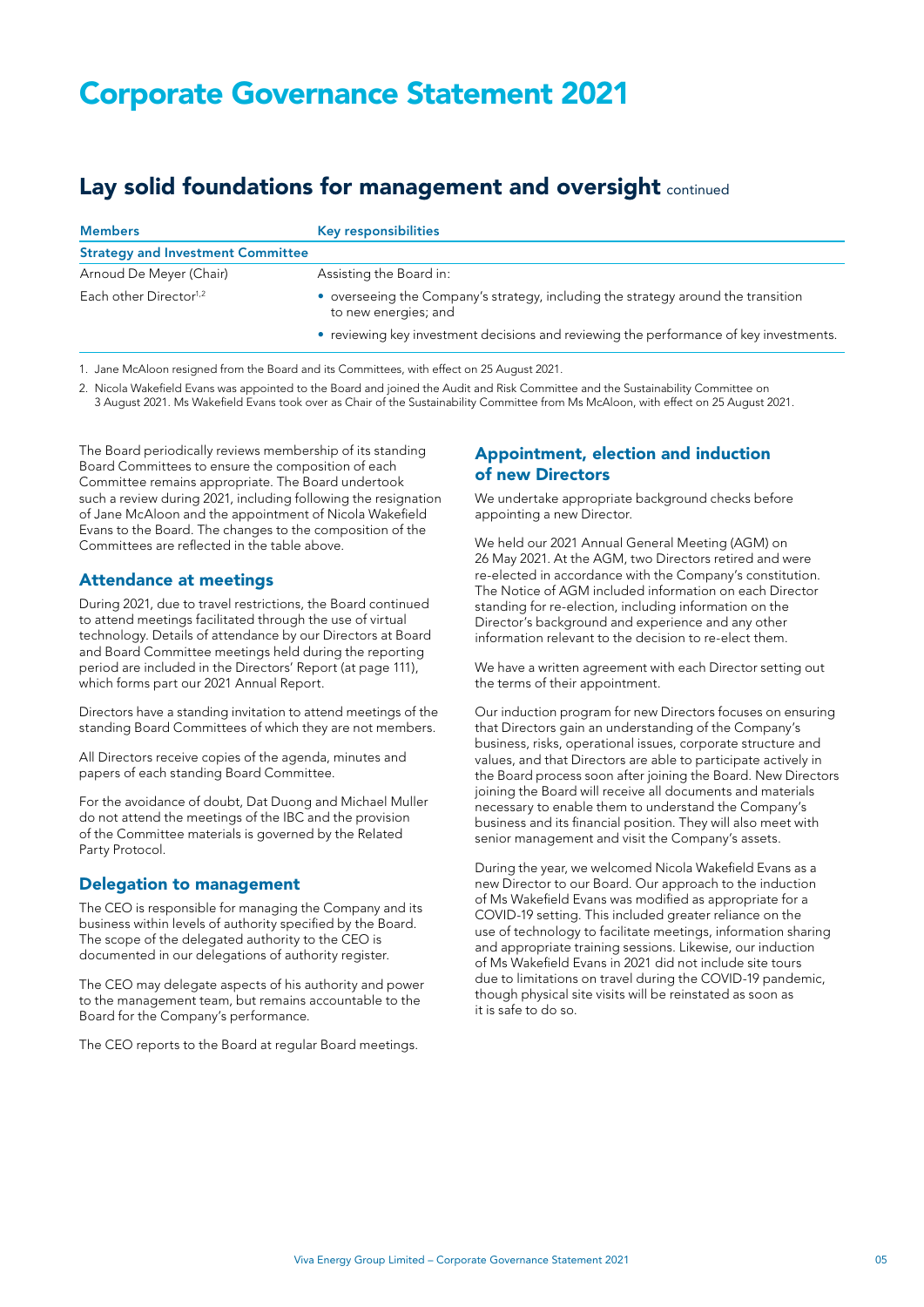### Lay solid foundations for management and oversight continued

### Professional development

As part of regular scheduled Board and Committee meetings, Directors are provided with papers and briefings on the business and issues that may impact the business, including updates on relevant laws, accounting standards and governance developments. Briefings are provided by management as well as by external experts. These sessions are designed to provide Directors with knowledge and ongoing development to support them in performing their role.

In addition to this, Directors regularly undertake site visits as a group or individually, however, due to the limitations on travel during 2021, there were limited physical site visits, though regular site visits will be reinstated as soon as it is safe to do so in 2022.

### Role of the company secretary

The company secretary is responsible for the day-to-day operations of the company secretary's office, including the administration of Board and Board Committee meetings and supporting the effectiveness of the Board through the oversight of Board-related processes.

The company secretary is accountable to the Board (through the Board Chair) on all matters to do with the proper functioning of the Board.

#### Inclusion and diversity

We value inclusion and diversity and the benefits they bring to Viva Energy. We believe that genuine diversity of skills, backgrounds and experiences drives strategic advantage, creates opportunities for innovation and contributes to the achievement of our corporate objectives. During the reporting period, the Board has reviewed and updated the Diversity Policy (renamed Inclusion and Diversity Policy). In support of the commitments set out in the policy, the Company has developed diversity action plans targeting gender as well as other areas of diversity to assist the Company in meeting its objectives.

The Board is committed to continue improving the representation of women at Viva Energy. The gender diversity targets adopted by the Company and the progress made towards achieving these targets in 2021 are set out in the Sustainability section of our 2021 Annual Report at page 70.

The group was proud to be awarded Employer of Choice for Gender Equality by the Workplace Gender Equity Agency in 2022.

Our Inclusion and Diversity Policy and the Company's most recent report to the Workplace Gender Equality Agency, which sets out our performance against gender equality indicators, are available on our website at [www.vivaenergy.com.au](https://www.vivaenergy.com.au/).

### Performance evaluation

#### Board

The Board recognises the value in evaluating the effectiveness of its own performance and that of its Committees, as well as the contribution of individual Directors to the effective functioning of the Board.

On the recommendation of the Remuneration and Nomination Committee, the Board carried out an internally facilitated performance evaluation during the reporting period.

The evaluation considered the balance of skills, experience and diversity of perspectives on the Board and how well the Board works together as a group. Other matters considered were:

- quality of meeting agendas and whether the Board uses its time effectively with focus on the right issues;
- effectiveness of the engagement between Board and management; and
- effectiveness of the Board process and quality of company secretariat support.

In addition, we undertook an assessment of Board Committees, which involved each Committee considering compliance with its responsibilities as set out in the respective Committee Charters.

The evaluation identified opportunities for improvement, which have either been implemented or will be implemented throughout the course of 2022. The key areas of agreed action were to continue the focus on strategic discussions and reporting progress, returning to face-to-face meetings and site visits as soon as it is safe to do so and recommendations around areas for development sessions in 2022.

#### Senior executives

Under the Board Charter, the Board is required to review the performance of senior management for each reporting period.

We have a written agreement with the CEO and with each other member of the Executive Leadership Team (ELT) setting out the terms of their employment.

The CEO and each other member of the ELT are subject to performance evaluation annually. This process is led by the Chairman of the Remuneration and Nomination Committee for the CEO and, for the other members of the ELT, the process is led by the CEO and outcomes reported to the Remuneration and Nomination Committee. At the commencement of the year, health, safety, culture, personal and strategic, and financial objectives for the year are agreed and opportunities for development are identified. This forms the part of the executive's STI scorecard, which is approved by the Board. Performance against these objectives is reviewed and measured after the end of each financial year.

Performance evaluation of the CEO and other members of the ELT, in accordance with the above process, took place during the reporting period.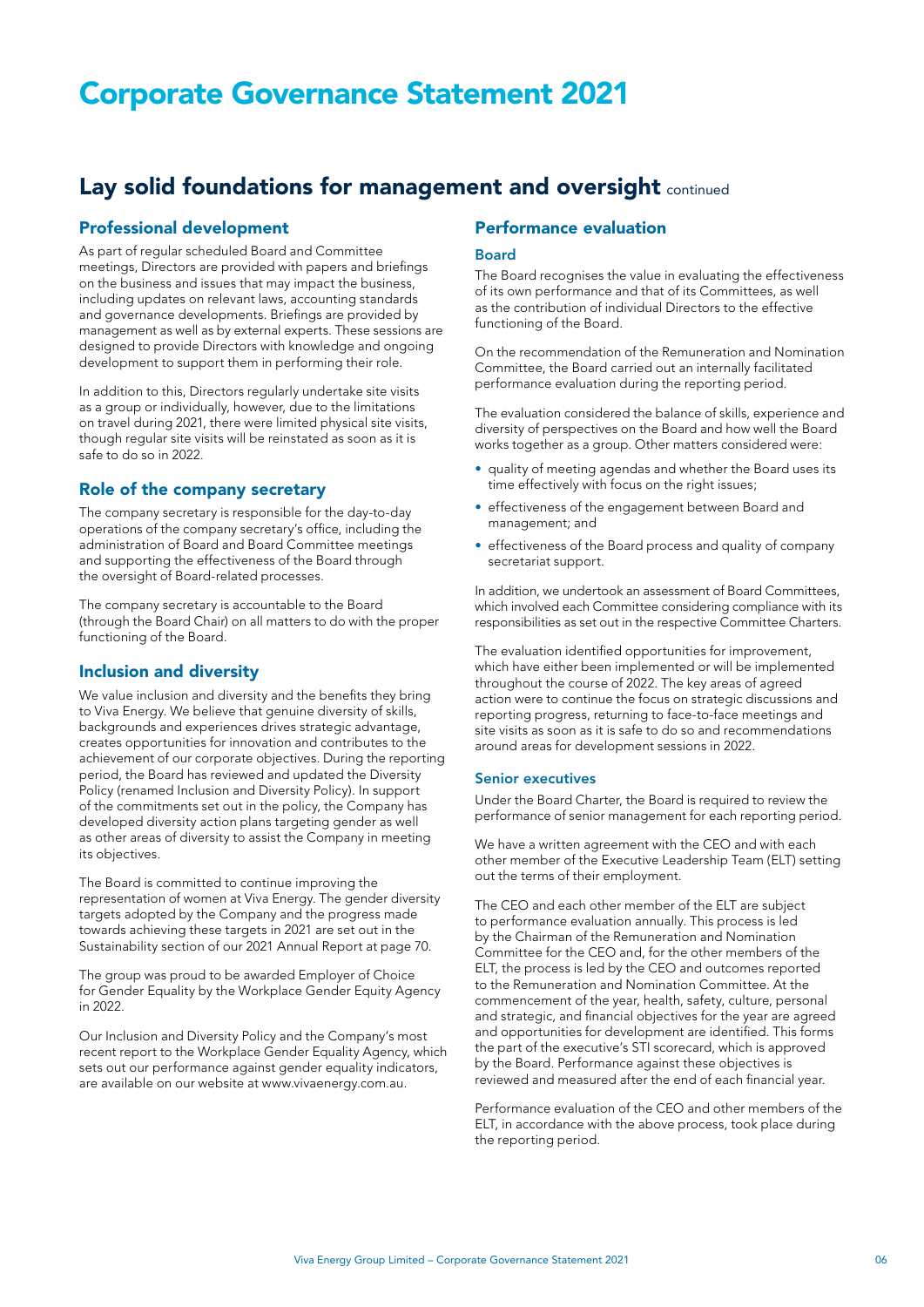## Structure the Board to be effective and add value

### Board composition, skills and diversity

As at the date of this report, the Board comprises six Non-Executive Directors and the CEO. The qualifications, skills and experience of each Director are set out on pages 8 to 9 of our 2021 Annual Report.

The Board aims to have Directors with the appropriate mix of skills, experience, expertise and diversity that are relevant to the Company's businesses and the Board's responsibility. The Board considers that the following skills and experience, as shown in the skills and experience matrix, are appropriately represented among its membership.

### Skills and experience matrix

Jane McAloon resigned from the Board effective 25 August 2021. We also welcomed Nicola Wakefield Evans as a Non-Executive Director. Ms Wakefield Evans is a highly experienced Director with broad ranging commercial, strategy and corporate finance legal experience gained over a 30-year international career, including 20 years as a partner of King & Wood Mallesons. Ms Wakefield Evans' key areas of industry experience include resources and energy, infrastructure, financial services and technology.

The below skills and experience matrix is based on the current Board composition.

| <b>Category</b>                | <b>Description</b>                                                                                                                                                                                                               | Representation<br>on the Board |
|--------------------------------|----------------------------------------------------------------------------------------------------------------------------------------------------------------------------------------------------------------------------------|--------------------------------|
| Industry                       | Energy industry executive experience or understanding of refining, marketing<br>or distribution of petroleum products.                                                                                                           | 5/7                            |
| Customer                       | Commercial experience in product/service development, innovation and retail<br>or commercial customer management strategy.                                                                                                       | 5/7                            |
| <b>HSSE</b>                    | Experience with workplace health, safety, security and environment risks and<br>management framework.                                                                                                                            | 5/7                            |
| Strategy                       | Experience defining strategic objectives, constructively questioning business<br>plans and executing or overseeing strategy implementation.                                                                                      | 7/7                            |
| Capital<br>management          | Relevant experience in capital allocation, funding and project delivery.                                                                                                                                                         | $6/7$                          |
| <b>Risk</b>                    | Experience identifying key existing and emerging risks that could impact an<br>organisation and monitoring effectiveness of risk management frameworks.                                                                          | 7/7                            |
| Stakeholders                   | Relevant experience, or understanding, of managing relationships with<br>stakeholders, including on issues of communities, sustainability, government<br>relations and regulatory or public policy.                              | 7 / 7                          |
| Environment                    | Relevant experience and understanding of environmental policies, impacts<br>and evolving trends and technologies (such as renewables) which contribute<br>to reductions in emissions and improvements in environmental outcomes. | 6/7                            |
| Technology                     | Understanding of use and governance of critical technology, adopting new<br>technologies, cyber security, innovation and responding to disruption.                                                                               | 5/7                            |
| Legal                          | Relevant qualifications or demonstrated experience in law and legal interpretation.                                                                                                                                              | 2/7                            |
| Financial                      | Relevant qualifications or a sound understanding of financial statements,<br>including ability to probe the adequacies of financial and related risk controls.                                                                   | $7/7$                          |
| Leadership                     | Leadership experience as a CEO, senior executive or a senior leader in<br>a relevant field.                                                                                                                                      | 7/7                            |
| Governance                     | Relevant qualifications or experience as a board member or senior executive<br>with commitment to the highest standards of governance.                                                                                           | 7/7                            |
| People, culture<br>and conduct | Experience in leading people and cultures, managing performance,<br>selection and assessment of people, remuneration design and implementation,<br>industrial relations, inclusion and diversity.                                | 7 / 7                          |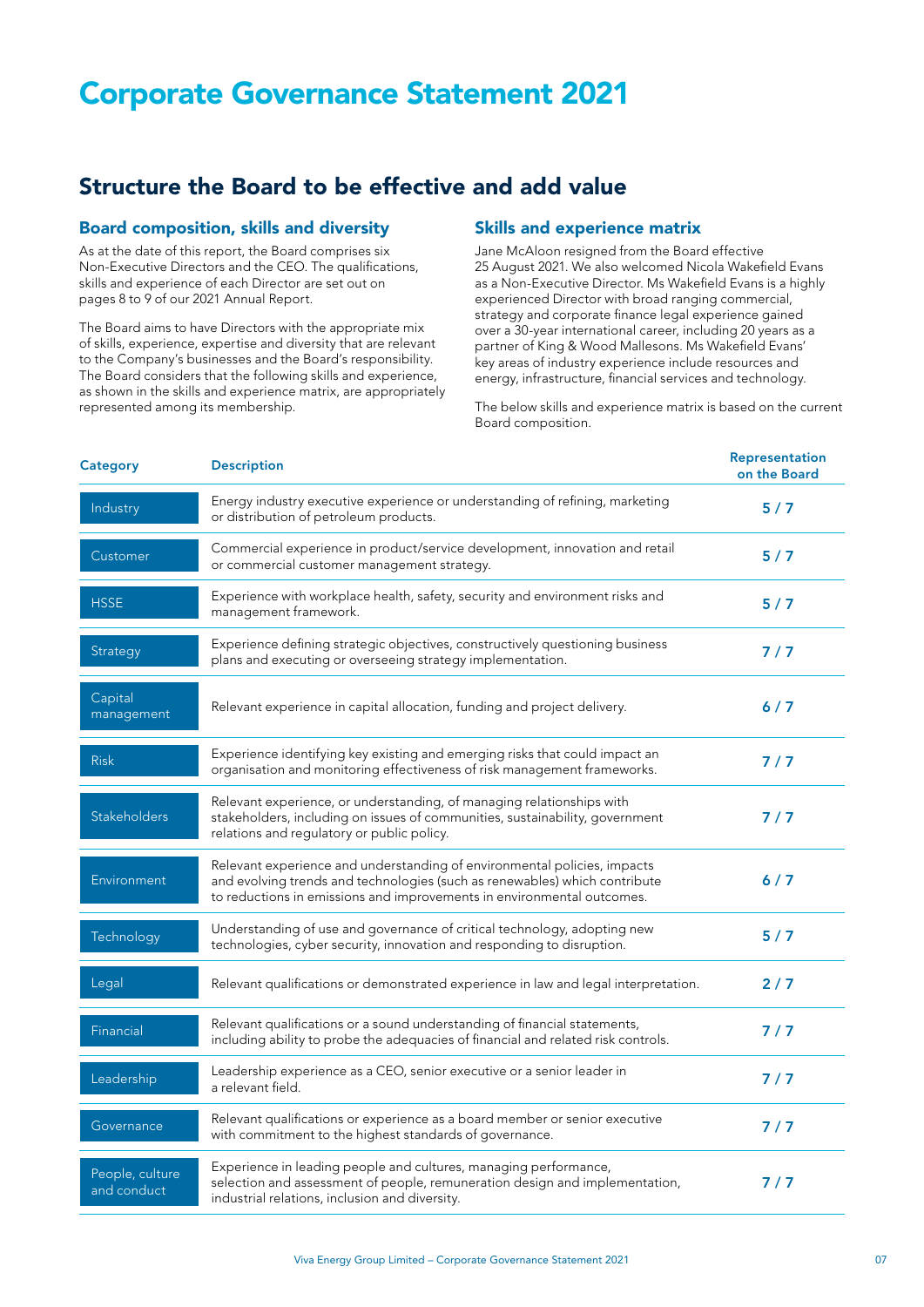### Structure the Board to be effective and add value continued

### Director independence

The Board requires a majority of its Directors to be independent. We recognise that having a majority of independent Directors helps to ensure that the decisions of the Board reflect the best interests of the Company and its shareholders generally and that those decisions are not biased towards the interests of management or any other group.

The Board considers an independent Director to be a Non-Executive Director who is free of any interest, position or relationship that might influence, or could reasonably be perceived to influence, his or her capacity to bring an independent judgement to bear on issues before the Board or to act in the best interests of the Company and its shareholders generally.

The Board has adopted in the Board Charter the factors that will be taken into consideration in determining if a Director is independent.

The materiality of any relevant interest, position, association or relationship is determined on a case-by-case basis. The Board reviews the independence of each Director in light of information disclosed to the Board.

The Board considers Robert Hill, Chairman, and Arnoud De Meyer, Sarah Ryan and Nicola Wakefield Evans, each a Non-Executive Director, to be independent.

The Board does not consider the following Directors to be independent:

- Scott Wyatt, given his role as CEO; and
- Dat Duong and Michael Muller, given their positions as executives of Vitol entities. Vitol Investment Partnership Limited (VIPL) maintains a substantial interest in the Company of 45.79% as at 31 December 2021 held through VIP Energy Australia B.V. While the Board does not consider Dat Duong and Michael Muller to be independent, the Board does consider that they each bring objective and unbiased judgement to the Board's deliberations and extensive experience, and they make an invaluable contribution to Viva Energy through their understanding of its business and the industries in which it operates.

Given VIPL's substantial shareholding in the Company and the commercial relationship between Vitol and the Company, being the supply agreements currently in place, the Board has put in place a Related Party Protocol which sets out a framework for managing any actual or potential conflicts that may arise. See 'Role and composition of Board Committees' above for further information on the establishment of an IBC as a further measure to manage conflict matters that may arise in relation to the Gas Terminal Project.

### Access to independent advice

The Board collectively, and each Director individually, has the right to seek independent professional advice, provided such advice is necessary for the Director to discharge his or her responsibilities as a Director of the Company, and subject to the approval of the Chairman (or where the Director seeking such advice is the Chairman, subject to the approval of the Chair of the Company's Audit and Risk Committee).

### Minimum shareholding policy

The Board has adopted a policy requiring each independent Director to accumulate a minimum shareholding equivalent to 100% of their fixed annual fee within five years of the date of their appointment as a Director of the Company and to maintain such minimum shareholding for so long as they remain a Director.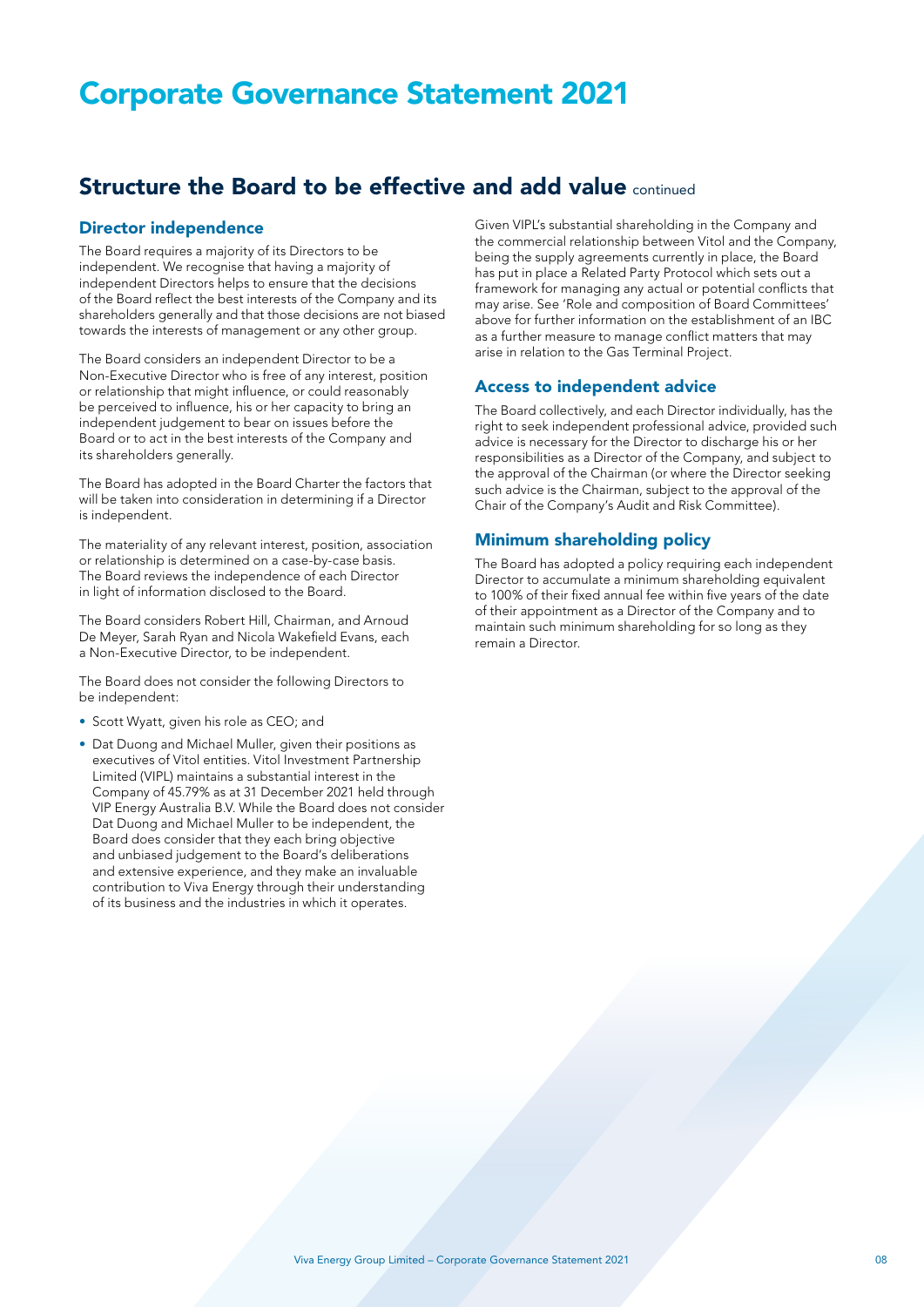## Safeguard the integrity of corporate reports

### Audit and Risk Committee

The Audit and Risk Committee assists the Board in overseeing the integrity of the Company's financial reporting. In this regard, the Committee's responsibilities include:

- reviewing the Company's financial statements and reports, and recommending such financial reports for consideration (and approval) by the Board;
- overseeing the Company's financial controls, systems and corporate reporting processes;
- overseeing the Company's engagement of, and the performance of, the external auditor and the external audit function, including managing the independence of the external auditor; and
- overseeing the Company's internal audit function.

The Audit and Risk Committee's Charter is available on our website at [www.vivaenergy.com.au](https://www.vivaenergy.com.au/).

The membership of the Audit and Risk Committee collectively has the necessary technical, accounting and financial expertise, and all Committee members are financially literate and have a sufficient understanding of the Company's businesses and the industries in which it operates, for the purpose of discharging the role of the Committee effectively. Further information on the experience of each Audit and Risk Committee member is detailed below.

The Audit and Risk Committee is chaired by Dr Sarah Ryan. Dr Ryan has over a decade of experience as a member of board audit and risk committees, especially in ASX20 and ASX50 companies active in energy and high-risk operational environments. Dr Ryan also has extensive experience in financial analysis, having spent 10 years as a financial analyst looking at companies in the energy and natural resources sector worldwide. She was an investment director and portfolio manager at Earnest Partners, a US-based investment management firm. Dr Ryan also has several decades of management and executive experience in the energy industry, spending most of her career with Schlumberger in a variety of roles around the world, mostly line management, and then as Chief Operating Officer of an oilfield services company based out of the UK. Dr Ryan brings significant experience in understanding and managing financial and operational risks to her role as Chair of the Audit and Risk Committee.

Dat Duong has extensive experience in financial analysis as the Head of Investments for Vitol in Asia Pacific, and previously as an Associate Partner at Leopard Capital, an investment fund focused on Asia's frontier and emerging markets. Mr Duong also has significant international investment banking experience, including with Merrill Lynch in the Global Energy and Power Investment Banking Group in both Hong Kong and Canada, where he led multiple landmark downstream oil transactions. Mr Duong is a holder of the right to use the Chartered Financial Analyst® designation.

Nicola Wakefield Evans has over 30 years of commercial, strategy and corporate finance legal experience gained over an international career, including 20 years as a partner of King & Wood Mallesons, during which she also held a variety of senior management positions including Managing Partner of the International division in Hong Kong and Managing Partner of the Practice division in Sydney. Ms Wakefield Evans' key areas of industry experience include resources and energy, infrastructure, financial services and technology. Ms Wakefield Evans also brings extensive experience as a board member of ASX listed companies and specifically accounting and financial experience as a member of the Audit Committees and the Risk Committees of Macquarie Group, Lendlease Corporation, the Clean Energy Finance Corporation, Metlife Australia and the Goodes O'Loughlin Foundation. Ms Wakefield Evans is also a member of the Takeovers Panel and the boards of the Australian Institute of Company Directors and the UNSW Foundation.

### CEO and CFO assurance

Before considering half year and full year reports for approval, the Board receives a written statement signed by the CEO and CFO affirming that the Company's financial reports give a true and fair view of the Company's financial position and its performance, and comply with relevant accounting standards. The statement also confirms that the statement is formed on the basis of a sound system of risk management and internal control and that the system is operating effectively.

#### External auditor

The Company has appointed PwC as its external auditor, in accordance with requirements in the *Corporations Act 2001* (Cth). PwC has served as the auditor of the Company since 2014. The audit was put out to tender in 2017 and PwC was retained as the auditor. As part of the re-tendering, the responsible PwC partner was changed and Chris Dodd was introduced as the lead audit partner.

PwC's lead audit partner was available at the AGM to answer questions relevant to the external audit of the Company's 2020 financial statements.

PwC attends each Audit and Risk Committee meeting and regularly meets with the Committee without management present.

### Verification of unaudited periodic corporate reports

Where periodic corporate reports are not audited or reviewed by external auditors, the Company applies a thorough verification process before the report is released to the market to ensure the integrity of the information contained within. Reports are prepared by, or under the supervision of, subject matter experts. Each material statement is then verified for accuracy, completeness and that it does not mislead. The report is approved for release by the Disclosure Committee or the Board as appropriate.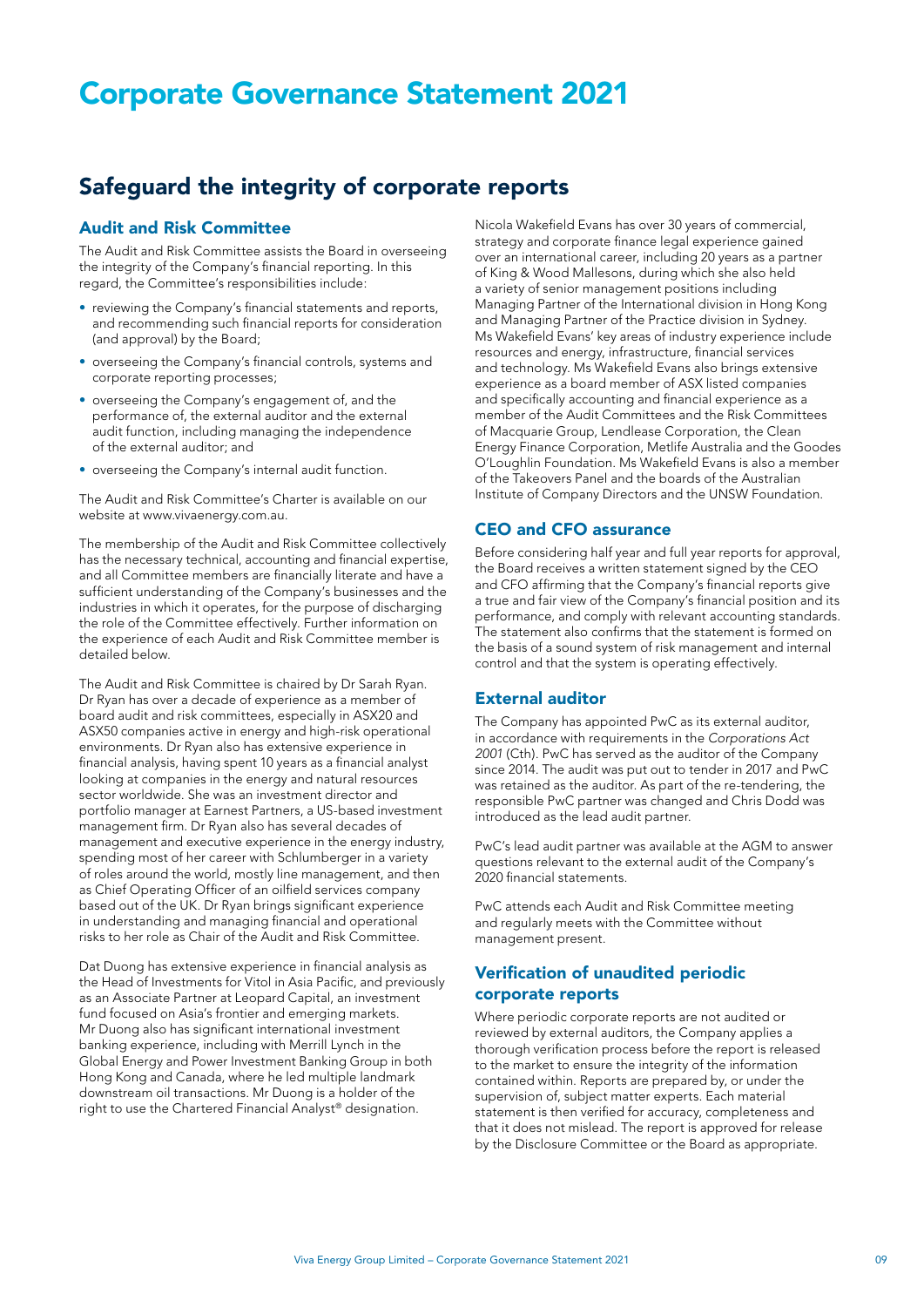## Make timely and balanced disclosure

The Board has appointed a Disclosure Committee and adopted a Disclosure Policy, which sets out the process and responsibilities that support the Company's compliance with its continuous disclosure obligations.

The Disclosure Policy covers, among other things, the following:

- the responsibilities of the Disclosure Committee and the internal reporting obligations to support the disclosure process;
- the responsibilities of the company secretary in relation to the disclosure process;
- the process in relation to seeking trading halts;
- the requirement to release briefings and presentation materials before a briefing with external parties commences; and

• the process for external communications to ensure, among other things, that information that requires disclosure is first disclosed to the ASX before being communicated to external parties.

The Board is provided with copies of all announcements made by the Company under its continuous disclosure obligation. In accordance with the Disclosure Policy, the Board undertakes an annual review of the Company's disclosure systems and process and this review was completed for 2021. All announcements released to the ASX are published on our website [www.vivaenergy.com.au](https://www.vivaenergy.com.au/).

The Disclosure Policy is available on our website at [www.vivaenergy.com.au](https://www.vivaenergy.com.au/).

### Respect the rights of shareholders

#### Shareholder engagement

We place high importance on engagement with shareholders through transparent and timely communication about the Company's business, strategy and performance. We hold a teleconference after the release of each of our half year and full year financial guidance and half year and full year results, which allows all shareholders to participate and provides a forum for investors to ask questions of management. All announcements provided to ASX, including financial reports, presentations, notices of meetings and other releases, are published on our website. We also use other communication channels, such as webcasting and social media, to communicate to investors.

We encourage shareholders to participate in the AGM, which in 2021 was held virtually due to government restrictions on public gatherings in place to manage the continuing COVID-19 pandemic. Shareholders who cannot attend the AGM are encouraged to exercise their vote either directly or through proxy and to submit questions ahead of the meeting. All resolutions put to the AGM are decided by way of a poll.

We have an investor relations program led by the management team that involves briefings, presentations at forums, site visit events as well as meetings with investors and analysts as a way to facilitate two-way communication.

In 2021, we also held a virtual investor strategy day which included presentations by the executive team on Viva Energy's strategy and an opportunity for investors and shareholders to ask questions and give feedback. The Chairman also holds periodic meetings with investors and proxy advisers. Shareholders can contact us at any time through the investor relations team. The Board receives regular updates on the investor relations program and feedback received from investors.

The Board has adopted a Shareholder Communication Policy to promote effective communication with shareholders and other stakeholders, to encourage and facilitate participation at the Company's general meetings and to deal promptly with the enquiries of shareholders and other stakeholders.

The Shareholder Communications Policy is available on our website at [www.vivaenergy.com.au](https://www.vivaenergy.com.au/).

#### Electronic communications

We provide our shareholders with the option of receiving communications from the Company electronically. Shareholders who receive communications by post can log in at [www.linkmarketservices.com.au](https://www.linkmarketservices.com.au/) to elect to receive communications electronically.